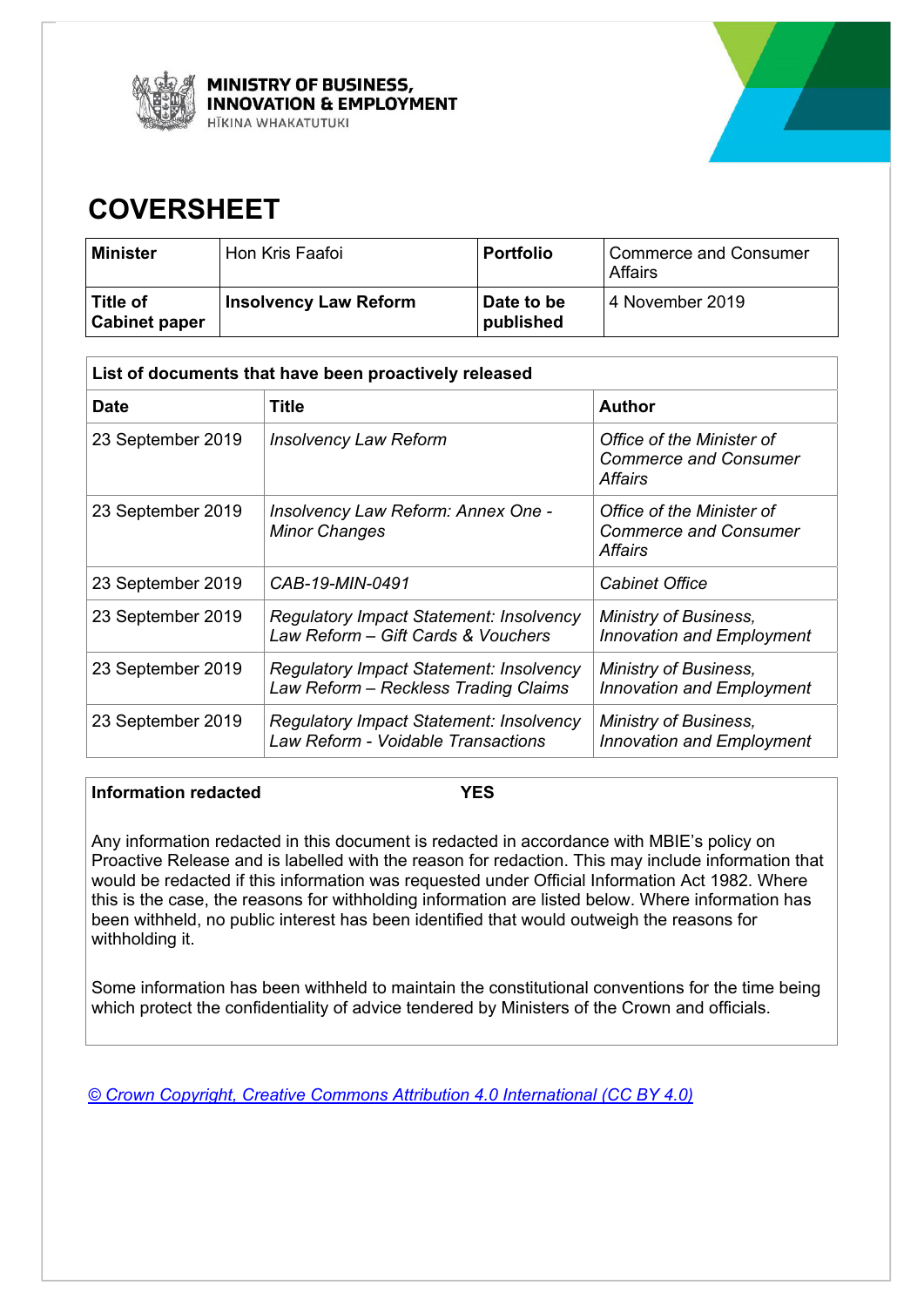In Confidence

Office of the Minister of Commerce and Consumer Affairs

Chair, Cabinet Economic Development Committee

# **INSOLVENCY LAW REFORM**

### **Proposal**

**1.** This paper seeks agreement to improve aspects of insolvency law, notably in relation to voidable transactions and other recoveries, and preferential claims.

### **Executive Summary**

### *Background*

- **2.** When a business is insolvent, there is, by definition, not enough money to pay every creditor what they are owed. A range of parties will have competing interests including creditors (some of whom will be secured, or have preferential claims), employees, insolvency practitioners and the debtor company's shareholders. Insolvency law seeks to strike a balance between these competing interests while being as consistent as possible with the principle that creditors with the same types of claim should be treated equally and without preference. This is referred to as the pari passu principle and it underpins insolvency law. Consequently, changes to insolvency law can be contentious, because they create winners and losers.
- **3.** Corporate insolvency law also has impacts on whether insolvent companies will be rehabilitated or liquidated. The law should promote business rescue if some or all of the business of the company is viable. If not, the company should be liquidated in a reasonable and efficient manner.
- **4.** I am seeking approval for a package of reforms which will improve the fairness, predictability and efficiency of insolvency law. The bulk of these reforms are drawn from recommendations made by the Insolvency Working Group (IWG). The IWG was established by the Government in 2015 to provide advice on aspects of corporate insolvency law. The IWG made 31 recommendations on a range of topics in its second and final report (Report No. 2).

#### *Voidable transactions and other recoveries*

- **5.** The *Companies Act 1993* empowers liquidators to reverse certain types of transactions involving the debtor company that took place prior to the commencement of the liquidation. These include transactions that can be viewed as tantamount to fraud on the creditors of the debtor company, such as the sale of the company's assets at less than their market value.
- **6.** Liquidators also have 'clawback' powers in relation to transactions that are not fraudulent but are inconsistent with the principle that creditors should be treated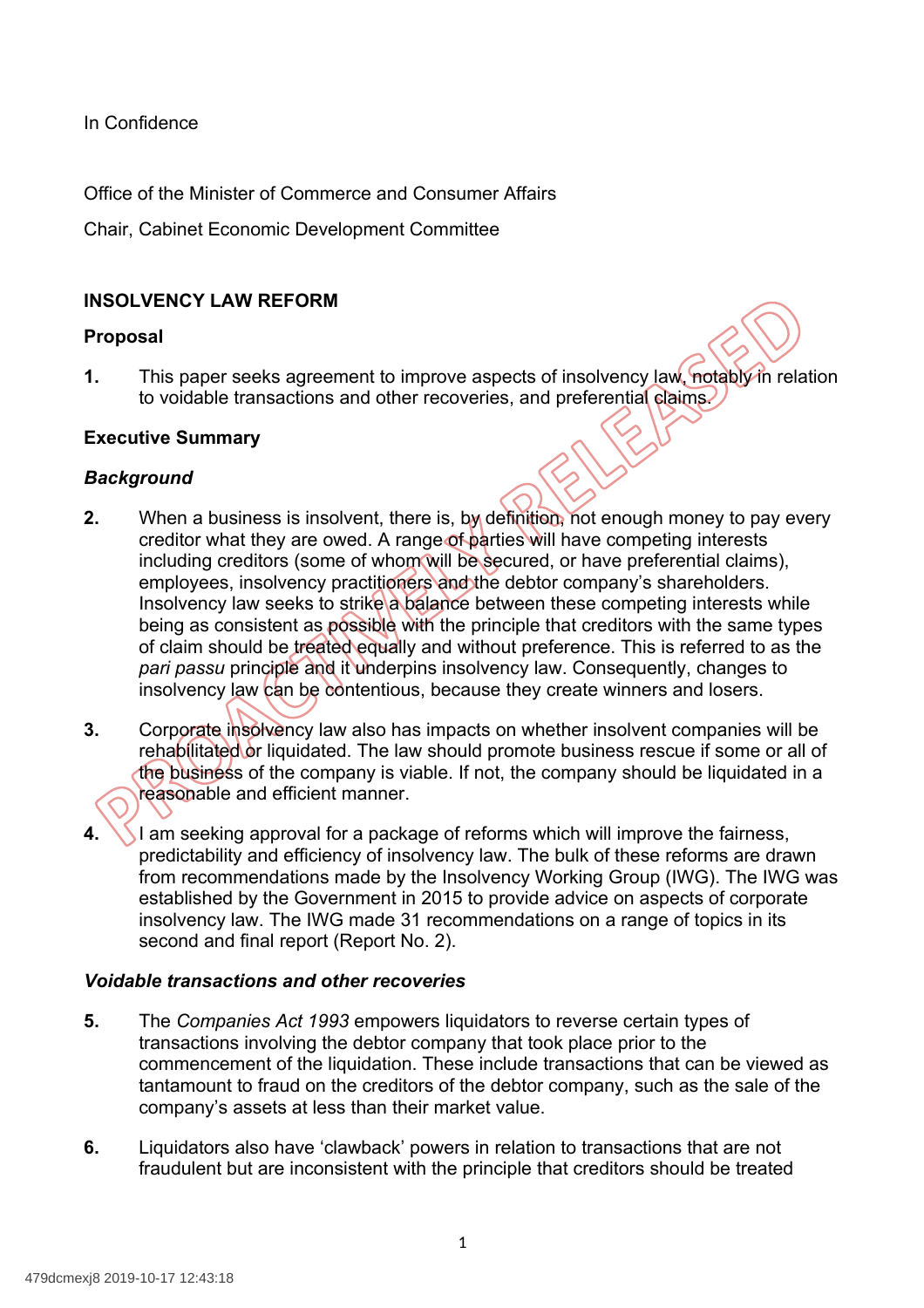equally. The 'voidable transactions' regime is based on the idea that companies are typically insolvent for months, sometimes years, before a liquidator is appointed. Individual creditors who have been paid in full during this time have received more than they would have obtained if the company had been liquidated before that payment was made. This is inconsistent with the equal treatment principle. For this reason they can be required to return the amount or difference, even though they may have received the payment in good faith.

- **7.** At present, the clawback periods for these transactions are either two or three years. There are two sets of problems with these time limits. First, there is no reason for having different time limits for different types of transactions that are akin to fraud, or that favour parties who are related to the debtor company (e.g. a relative of a director of the debtor company). Second, the two year period for transactions with unrelated parties leads to excessive commercial uncertainty.
- **8.** Consistent with the IWG's recommendations, I am proposing
	- 8.1. to standardise recovery periods at four years in relation to transactions with related parties that are akin to fraud on creditors;
	- 8.2. to increase the voidable transactions period from two to four years where a creditor is a related party of the company; and
	- 8.3. to reduce the voidable transactions period from two years to six months where the creditor was an unrelated party.

# *Other significant issues*

- **9.** I am also recommending a number of other changes, including:
	- 9.1. **Caxpanding an existing employee payment preference to include long service** leave and payments in lieu of notice;
	- 9.2. introducing a requirement for companies that issue gift cards or vouchers, and enter liquidation or receivership but continue to trade, to honour at least 50 percent of their value; and
	- 9.3. removing a barrier to liquidators taking claims against directors for reckless trading.
- **10.** I am also recommending that the Ministry of Business Innovation and Employment (MBIE), the Inland Revenue Department and the New Zealand Customs Service be invited to undertake policy development on the possibility of improving the availability of tax debt information (such as a tailored information disclosure regime). This would be aimed at better supporting unsecured creditors, with a view to outlining potential policy options in a discussion document for public release in late 2020. This work will seek to better support unsecured creditors in making more informed commercial decisions.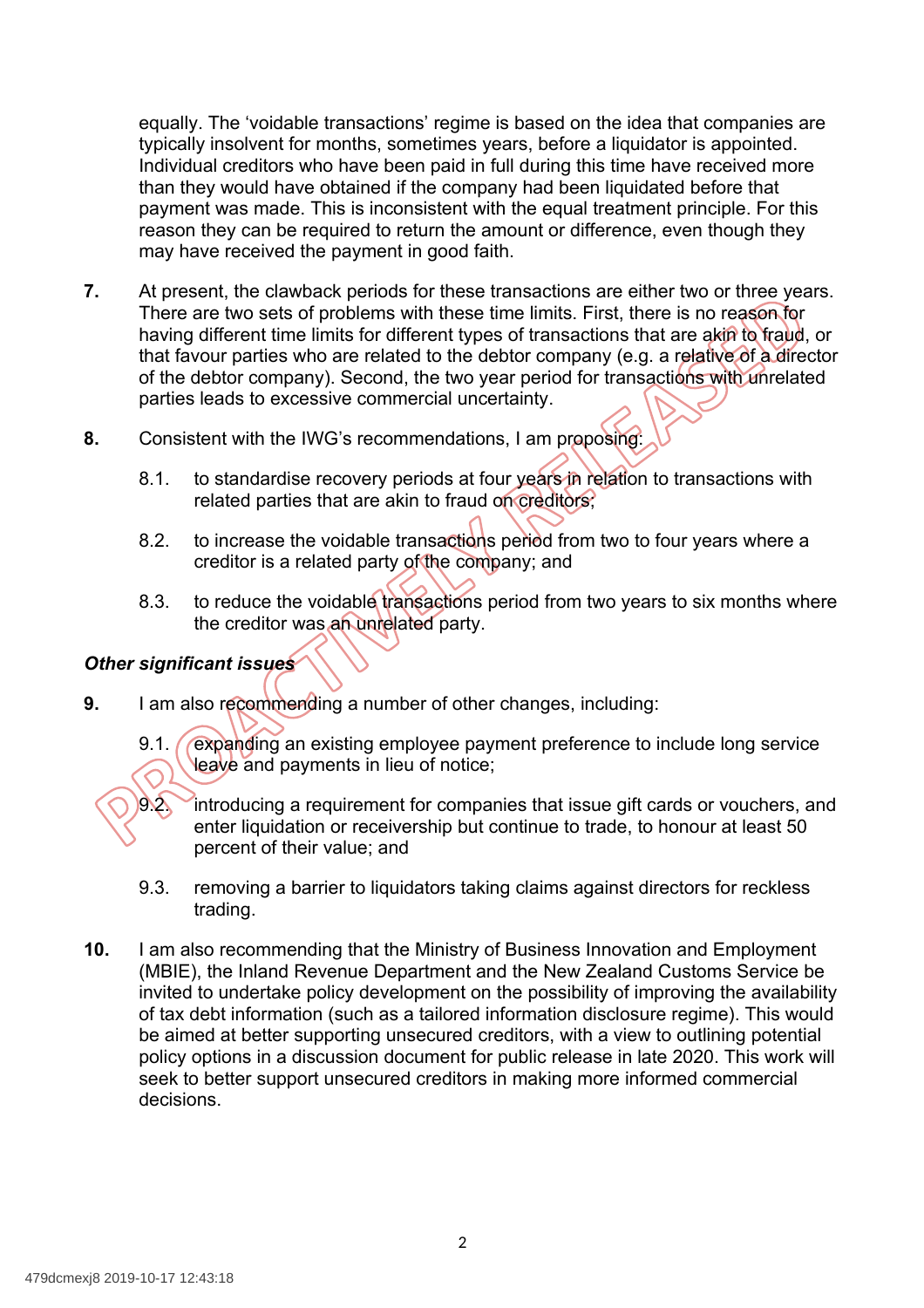# **Background**

# *The Insolvency Working Group*

- **11.** In late 2015, the Government established the IWG to consider various issues relating to corporate insolvency law [EGI-15-MIN-0096]. The IWG comprised an independent chair, two insolvency practitioners, two insolvency law specialists, a credit industry specialist and a representative of the Official Assignee. The IWG produced two reports, both of which were released for public consultation.
- **12.** Report No. 1, published in July 2016, covered the regulation of insolvency practitioners and voluntary liquidations. All but one of the recommendations in Report No. 1 has been given effect to through the *Insolvency Practitioners Regulation Act 2019* and *Insolvency Practitioners Regulation (Amendments) Act 2019*. I am advancing the other recommendation, to establish a director identification number, through a separate policy process because it has wider implications beyond insolvency law.
- **13.** Report No. 2, which was published in May 2017, covered:
	- 13.1. voidable transactions, voidable charges and other recoveries;
	- 13.2. incentivising liquidators to pursue reckless trading claims;
	- 13.3. preferential claim issues relating to employee entitlements, gift cards and vouchers, and Inland Revenue and Customs preferences
	- 13.4. other potential improvements to insolvency law; and
	- 13.5. the recovery of losses by Ponzi scheme investors.
- **14.** In order to maintain consistency between corporate and personal insolvency law, many of the corporate insolvency law changes should also be made to personal insolvency law, which is regulated under the *Insolvency Act 2006*.

# **Issue A: Voidable transactions, voidable charges and other recoveries**

#### *Voidable transactions*

- **15.** Companies are typically insolvent for months, sometimes years, before a liquidator is appointed. Thus, the Companies Act provides for the equal treatment principle to be applied prior to the commencement of liquidations by allowing the liquidator to set certain transactions aside (e.g. where an ordinary unsecured creditor was paid in full prior to the commencement of the liquidation, but there are only sufficient funds to pay ordinary unsecured creditors 20 cents in the dollar).
- **16.** However, there is a competing policy objective: there are risks to commercial confidence if transactions that appear to be normal are re-opened long after the event. Many individual creditors who receive payments that are voidable will not have engaged in any blameworthy conduct. For the most part, they will not have had anything to do with the company's difficulties, and had no knowledge or reason to know about them. Nor will they have done anything to unfairly obtain more from the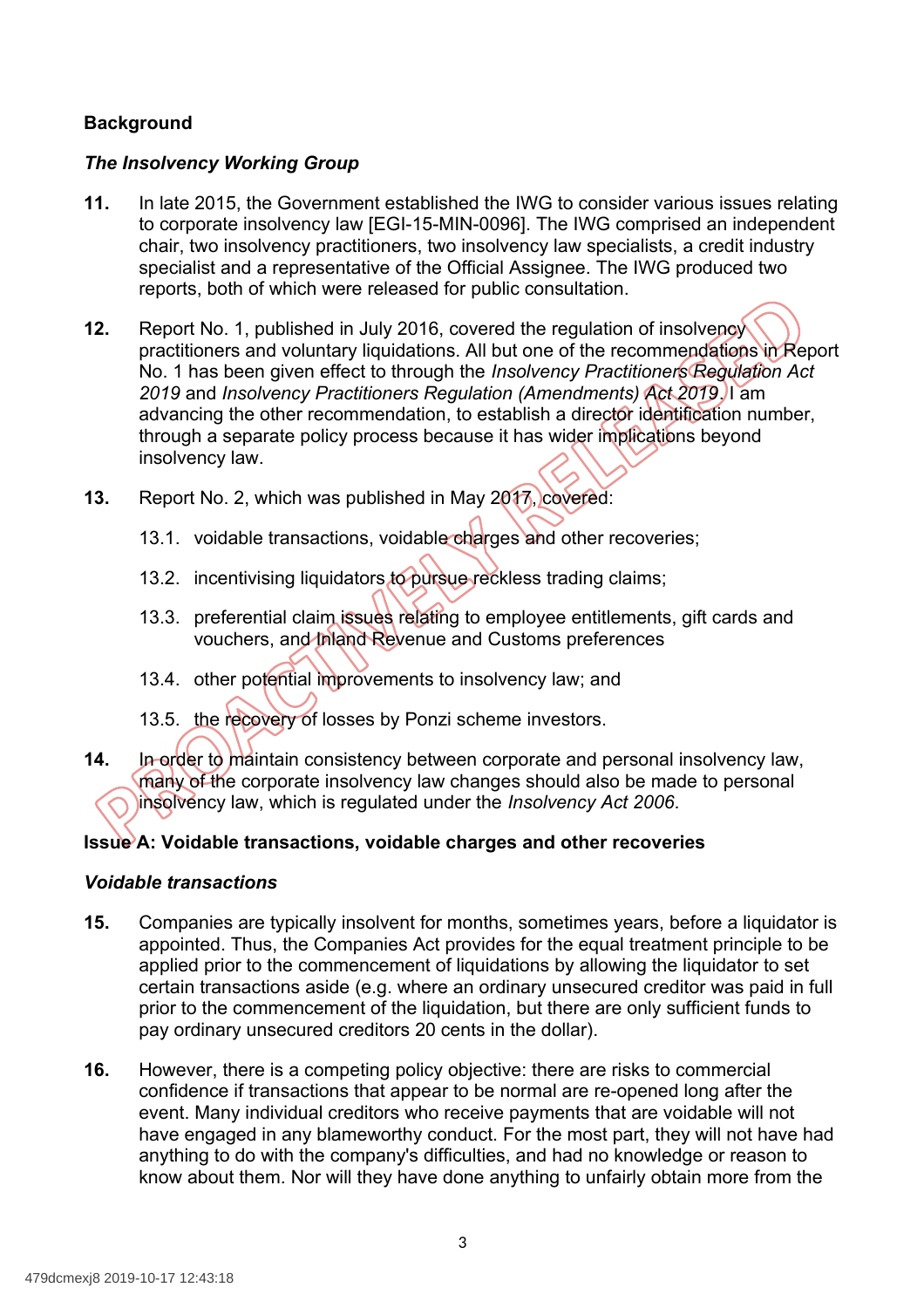liquidation than they might otherwise have been entitled to. They will, in most cases, have spent most or all of the money they received to pay their own creditors or employees by the time they receive a voidable transactions notice from a liquidator.

- **17.** These competing objectives mean that it is essential for the voidable transactions regime to provide a satisfactory trade-off between:
	- 17.1. protecting an insolvent company's creditors as a whole against a reduction in the assets available to them; and
	- 17.2. protecting an individual creditor, who has acted in good faith, from having a transaction set aside.
- **18.** The Companies Act aims to provide a reasonable balance between these competing objectives by providing for liquidators to set aside transactions entered into by the debtor company, but subject to a creditor's defence. The liquidator can set aside a transaction if:
	- 18.1. the debtor company was insolvent at the time the payment was made;
	- 18.2. the payment took place no more than two years before the liquidation started; and
	- 18.3. the creditor received more than they would have received in the company's liquidation.
- **19.** The defence states that a creditor will not have to repay the amount to a liquidator where they can prove that:
	- 19.1. the creditor acted in good faith;

19.2. a reasonable person in the creditor's position would not have suspected, and the creditor did not suspect or have reasonable grounds for suspecting, that the debtor was, or would become, insolvent; and

- 19.3. the creditor either **gave value** for the property, **or altered their position**, in the reasonably held belief that the transfer of property was valid and would not be set aside.
- **20.** The IWG identified issues with the two year time limit, and the 'gave value' test within the creditor's defence. The IWG recommended reducing the clawback period from two years to six months for unrelated party transactions and repealing the 'gave value' test as a 'package'. These issues are discussed below.

#### *Voidable transactions – the two year time limit*

 **21.** The IWG stated that the two year rule places a very heavy emphasis on the interests of creditors as a whole. The risks to commercial confidence are significant because businesses can be exposed to a large amount of trading over the course of any two year period. For this reason, the IWG recommended that the period of vulnerability be reduced from two years to six months in the case of transactions with unrelated parties. I agree, for the reasons the IWG identified.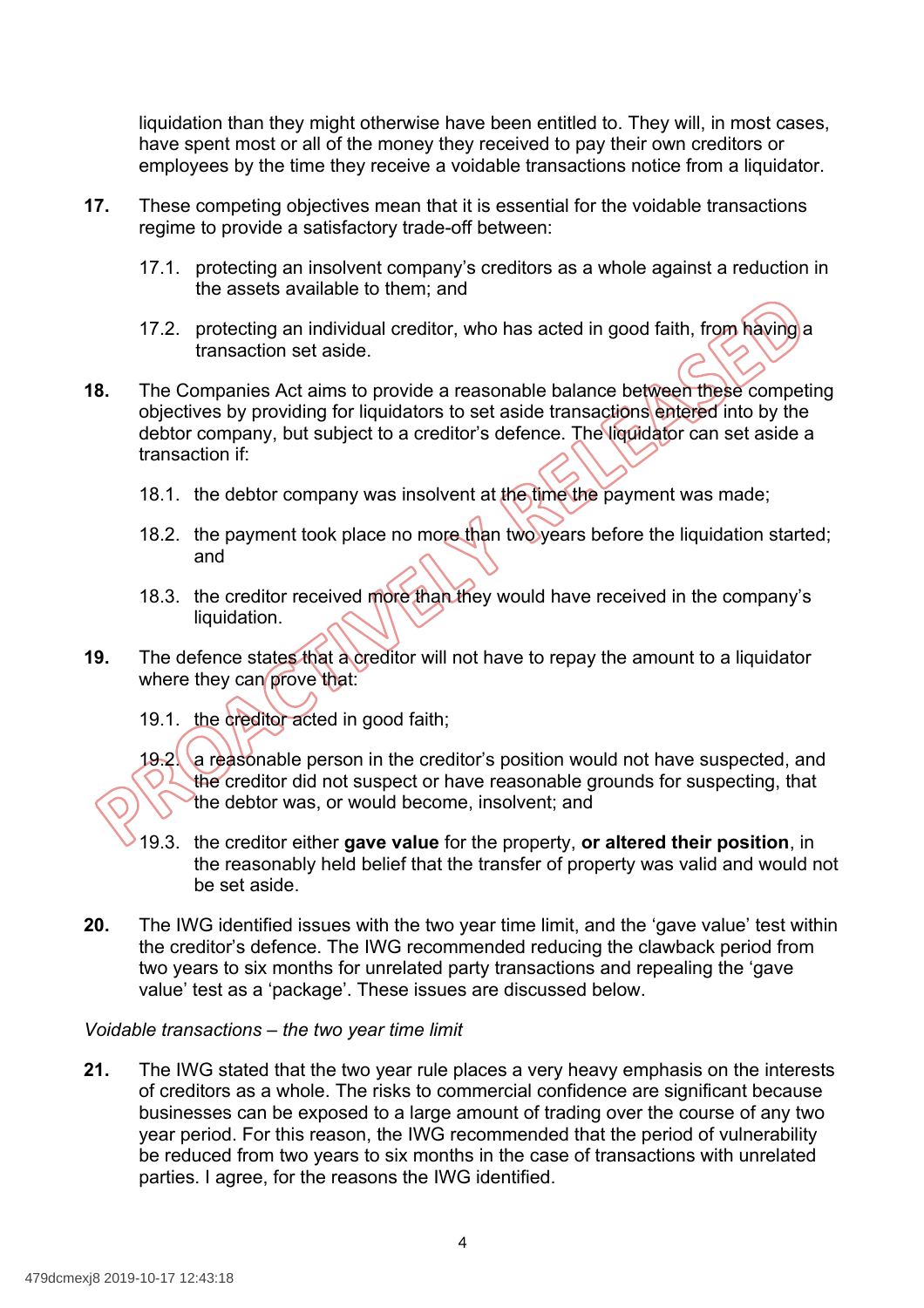- **22.** The IWG also recommended that the period of vulnerability be increased from two to four years in the case of transactions with a related party. I also agree with this [recommendation. As](https://recommendation.As) noted by the IWG, when companies get into financial difficulty the owners know about it before other parties and can take advantage of it to harm the interests of unrelated party creditors. The two year rule provides too much scope for directors to manage the start date of a liquidation to avoid transactions with related parties being able to be clawed back.
- **23.** Reducing the time limit to six months would also be consistent with an initiative I am progressing jointly with the Minister for Small Business that aims to reduce the prevalence of extended payment terms and late payments. Once legislation comes into force, extended payment terms will be able to be deemed to be unfair (and thus prohibited) if they are imbalanced, unnecessary, and would cause detriment. This will ensure that businesses are able to start the clock on the six month voidability period sooner rather than later [CAB-19-MIN-0362].

#### *Voidable transactions – the creditor's defence*

- **24.** There are no issues with the 'good faith' and 'reasonable person' tests within the creditor's defence, as outlined in paragraph 19. However, the 'gave value' test within the third limb is controversial. A Supreme Court decision in 2015<sup>1</sup> means that the 'gave value' test is easy to meet and will almost always be satisfied. This means that people don't need to rely on the 'altered' position' test in order to meet the defence and that very few transactions are able to be clawed back.
- **25.** The IWG recommended repealing the 'gave value' test, meaning that the creditor would need to meet the alternative 'altered position' test. This would change the focus of the defence from whether a creditor knew the company was insolvent to whether the creditor altered their position. The IWG noted that this change would make the defence consistent with the equal treatment principle because it the 'altered position' test is about effects, not the creditor's conduct.
- **26. I agree that the current focus of the creditor's defence (whether the creditor knew the**  company was insolvent) is inconsistent with the equal treatment principle. However, I do not, on balance, support the IWG's recommendation to repeal the 'gave value' test. The creditor's defence would become very difficult to meet because it can be challenging to meet the requirements of the 'altered position' test. Repealing the 'gave value' test would not give enough weight to the rights of individual creditors who have done nothing wrong.

#### *Viewing the time limit reduction and repealing 'gave value' as a package*

- **27.** I do not agree with the IWG's view that the reduction in the time limit from two years to six months and repeal of the 'gave value' test should be viewed as a package. I consider them to be distinct issues because:
	- 27.1. the change to the clawback period will affect all unrelated party creditors; but
	- 27.2. the defence is only relevant to creditors:

<span id="page-5-0"></span> 1 Allied Concrete [2015] NZSC 7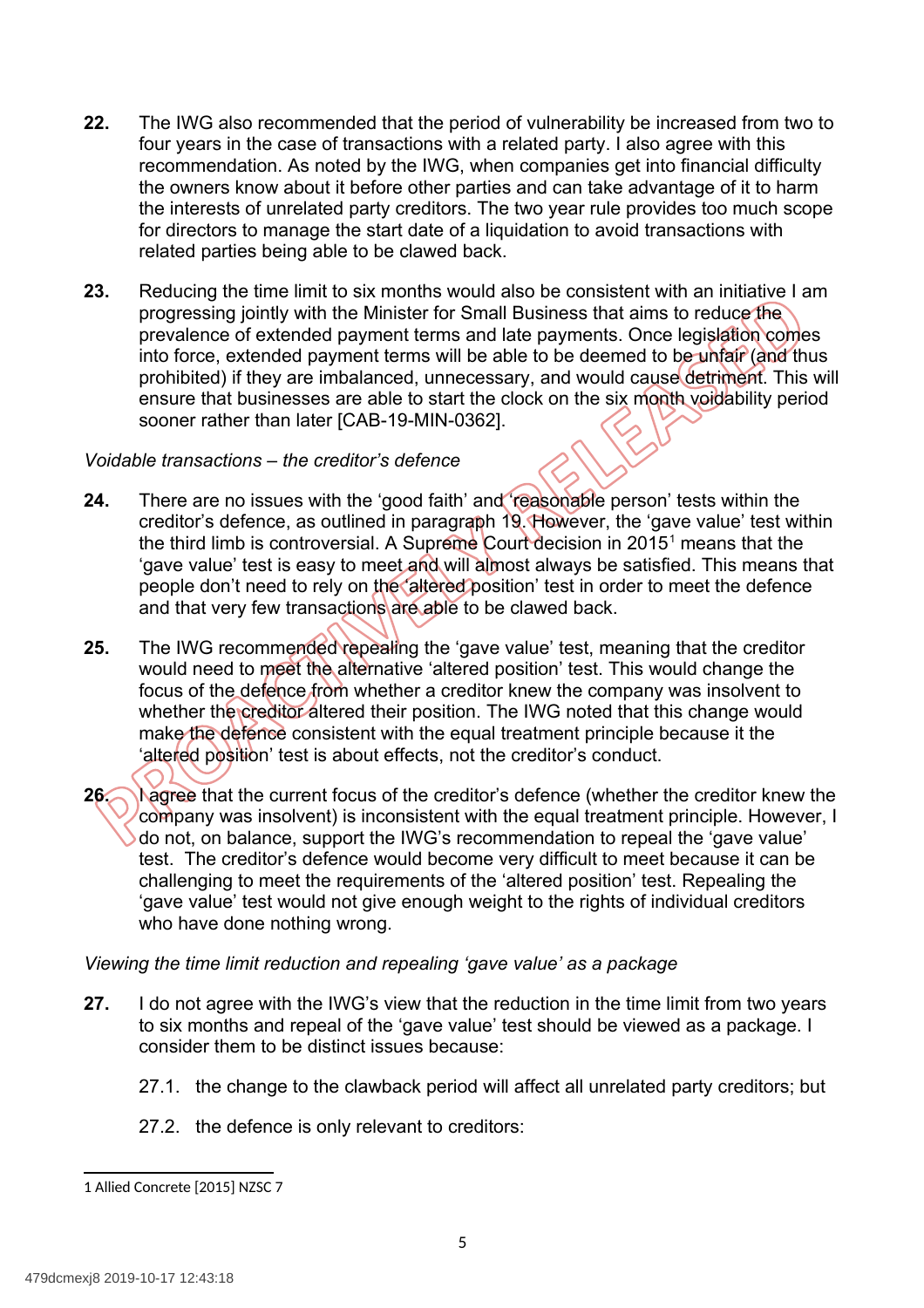- 27.2.1. for whom the value of the transaction is sufficiently large to justify incurring the legal and other costs associated with challenging a liquidator's voidable transaction notice; and
- 27.2.2. who can demonstrate that they accepted payment in good faith.

### *Voidable charges*

 **28.** There are also clawback-type powers in relation to certain types of charges given over property or undertakings of a company. The time limit for these voidable, charges should be changed from two years to six months (unrelated parties) and four years (related parties) for the reasons given in relation to voidable transactions.

# *Transactions at undervalue and for inadequate or excessive consideration*

- **29.** The Companies Act also provides for liquidators to claw back amounts relating to the following types of pre-liquidation insolvent transactions:
	- 29.1. Transactions at undervalue (e.g. the sale of an asset with a market value of \$100,000 for \$20,000), if a company was insolvent at the time, or a company became insolvent as a consequence of entering into the transaction. The clawback period is two years regardless of whether or not the acquirer of the asset was a related or unrelated party; and
	- 29.2. Transactions for inadequate consideration (where the debtor company was the seller) or excessive consideration (where the debtor company was the buyer). This provision only applies to related party transactions, for example where a company acquires services from a director's spouse or sibling at above market rates. The clawback period is three years.
- **30.** Consistent with the IWG's recommendations, I am recommending:

30<sup>1</sup>. retaining the two year time limit for unrelated party transactions at undervalue because they always harm the collective interests of creditors;

- 30.2. increasing the time limit from two to four years for related party transactions at undervalue because they often amount to a misuse of limited liability, particularly where they trigger a company's insolvency; and
- 30.3. increasing the time limit from three to four years for transactions with related parties for inadequate or excessive consideration for the same reason, i.e. they often amount to a misuse of limited liability.

#### *Stakeholders' views*

 **31.** Almost everyone who submitted on the IWG's recommendations agreed that the two year period of vulnerability for voidable transactions is too long in relation to unrelated parties who accept payment in good faith. However, three submitters stated that the period should be reduced to 12, not 6 months, because they considered that 6 months would reduce the amounts to be clawed back by too great an amount.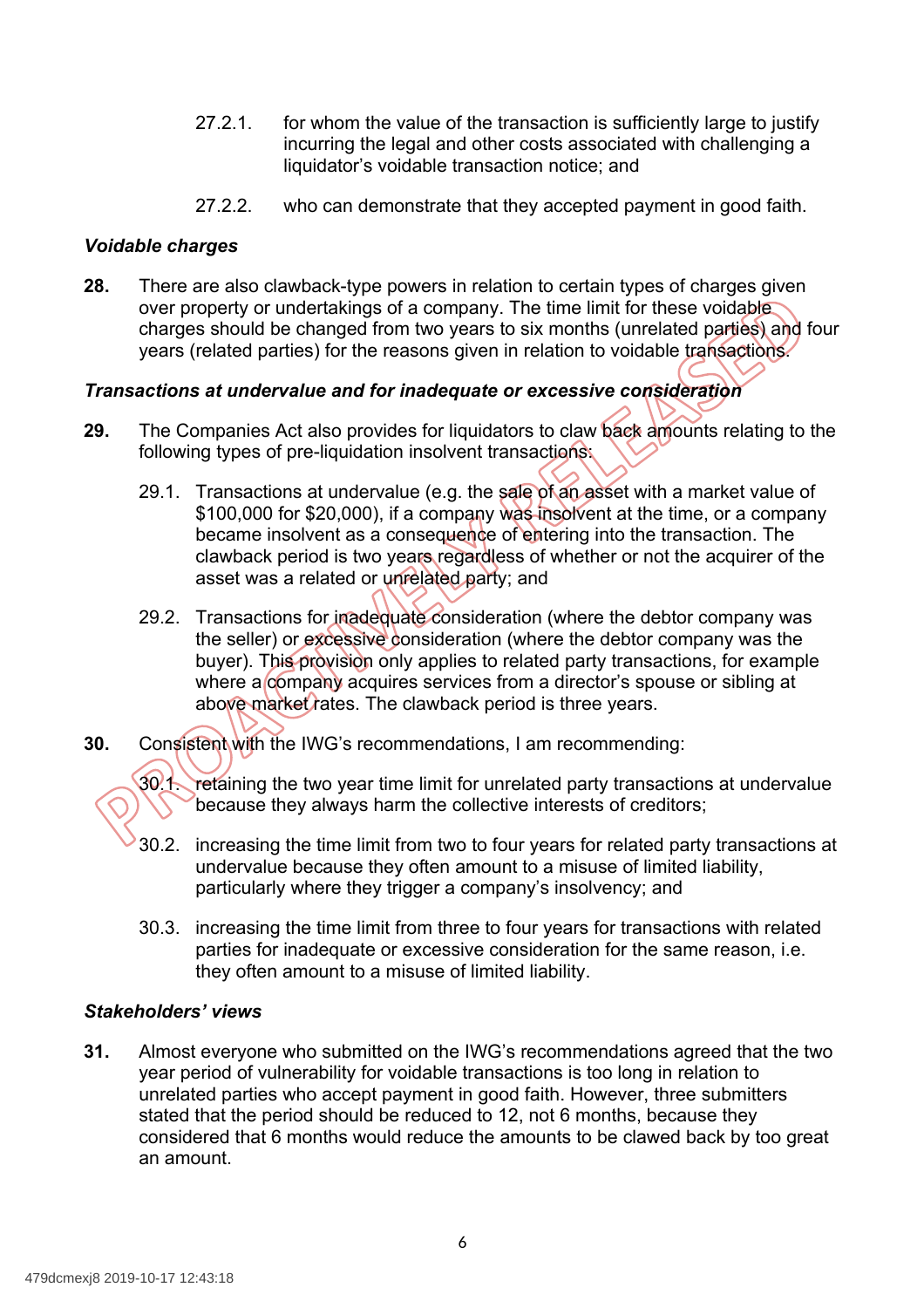- **32.** There were split views on the 'gave value' issue. Most insolvency law experts and practitioners supported repeal. Construction industry stakeholders, in particular, supported retaining it.
- **33.** There was general support for the proposals to extend the clawback period for the range of related party transactions to four years.

#### **Issue B: Incentivising liquidators to pursue claims for reckless trading**

- **34.** The Companies Act includes a directors' duty relating to reckless trading. It states that a director must not agree to the business of the company being carried on in a manner likely to create a substantial risk of serious loss to the company's creditors. Claims for breaches of this duty typically only arise when a company becomes insolvent. If there has been reckless trading, then the liquidator is best placed to detect it and take a claim against the directors if doing so is likely to benefit creditors as a whole.
- **35.** A problem with the existing law is that liquidators often do not have incentives to make reckless trading claims because there can be a mismatch between who pays the cost of making a claim and who benefits. In many cases:
	- 35.1. the costs will be met from the remaining assets of the company and, therefore, be met indirectly by unsecured creditors because there will be less for the liquidator to distribute to them; and
	- 35.2. any creditors who have security over all of the company's assets will obtain the benefits from a successful claim.
- **36.** This can be an issue where one of more directors of the debtor company holds a general security agreement (GSA) over all of the assets of the company. There is little point in the liquidator taking a reckless trading claim against the directors if some or all of the amounts they might obtain must then be distributed to those same directors as secured creditors. The risks are particularly high where the directors (or related parties) hold a substantial portion of the secured debt of a company.
- **37.** In order to deal with this problem, the IWG recommended amending the Companies Act to provide that recoveries from reckless trading claims will be made available to unsecured creditors only, as is the case in Australia and the United Kingdom.
- **38.** It could be argued that this change should not be made because other non-related party secured creditors can also be the victims of reckless trading. This is mainly because reckless trading claims tend to affect the value of a business as a going concern. Therefore, a secured creditor that has based its lending decisions on the value of a company as a going concern will be exposed to losses. On this basis, secured creditors should be entitled to the proceeds of reckless trading claims.
- **39.** Nevertheless, I agree with the IWG's proposal to limit reckless trading recoveries to unsecured creditors because this issue is not simply about winners and losers. There is a wider public interest in providing liquidators with stronger incentives to take reckless trading claims.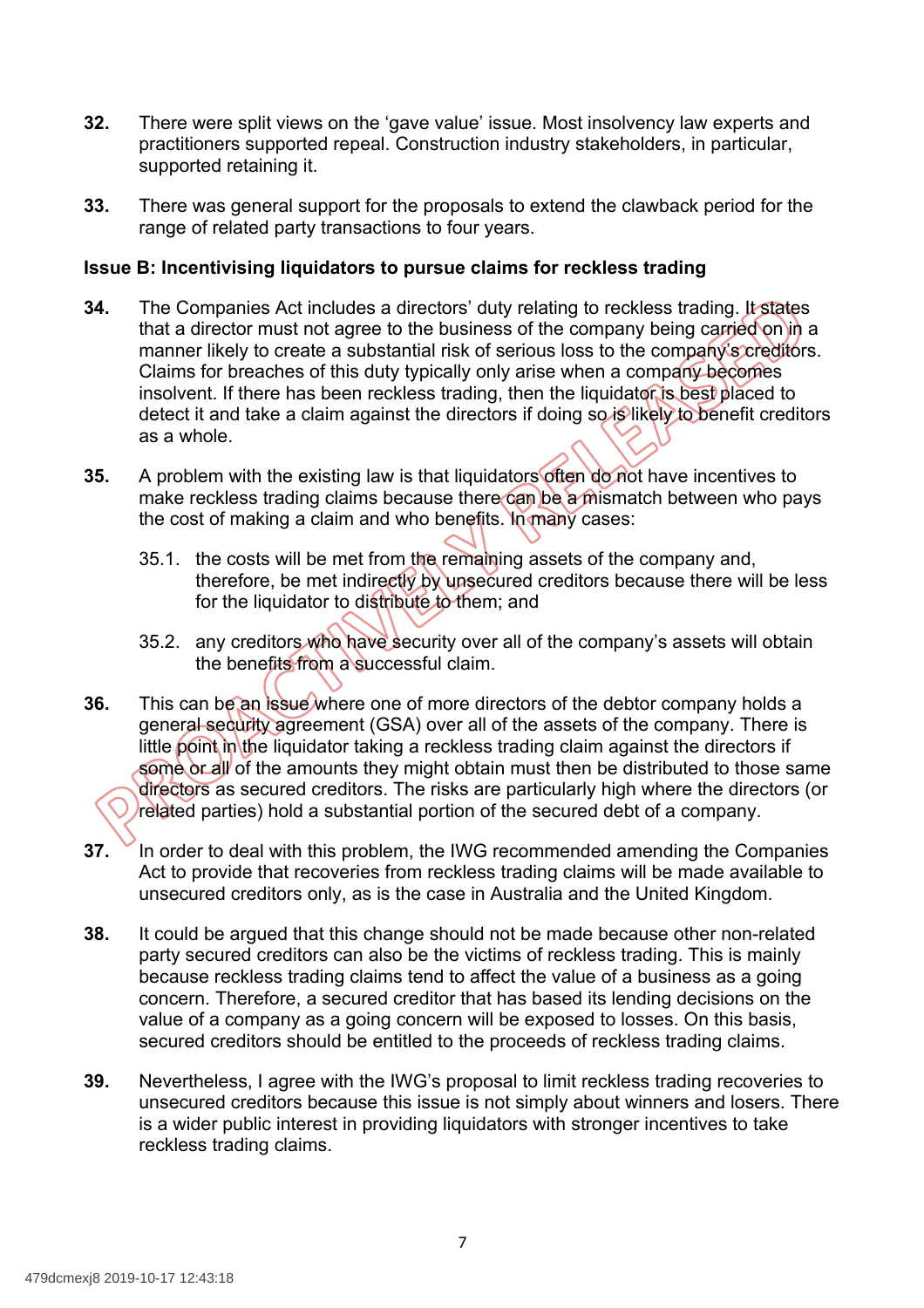#### *Stakeholders' views on reckless trading*

 **40.** Stakeholder views were more or less evenly split on whether this change should be made. Those who supported it agreed with the IWG's reasoning. Those who opposed it, including the New Zealand Bankers' Association, expressed concern about the potential adverse impacts on secured creditors that are not directors of the debtor company.

#### **Issue C: Preferential claims**

 **41.** The Companies Act identifies the order in which payments are made – see **figure 1**, which identifies most, but not all of the 'preferential creditors' who are paid ahead of ordinary unsecured creditors.

# Figure 1: Ranking of creditors under the Companies Act

#### **Class of creditor**

1 Secured creditors

#### Reasons

- Facilitates the provision of secured credit
- Preserves legitimate commercial expectations
- Fosters predictability in commercial relationships

#### Preferential creditors have claims in the following order:  $2^{\circ}$

The liquidator's reasonable fees  $(a)$ and expenses

(b) Employees - nine categories of remuneration, e.g. wages, salary, holiday pay, redundancy & KiwiSaver (capped at \$23,960)

(c) Layby sales

(d) Company tax and GST, PAYE, resident & non-resident withholding tax deductions; and customs duties and levies

3 Ordinary unsecured creditors

4 Debtor company shareholders

- Incentivises practitioners to carry out liquidations
- Provides some protection to employees who have lost their iobs
- Consumer protection
- Protects public revenue
- Incentivises directors to manage companies prudently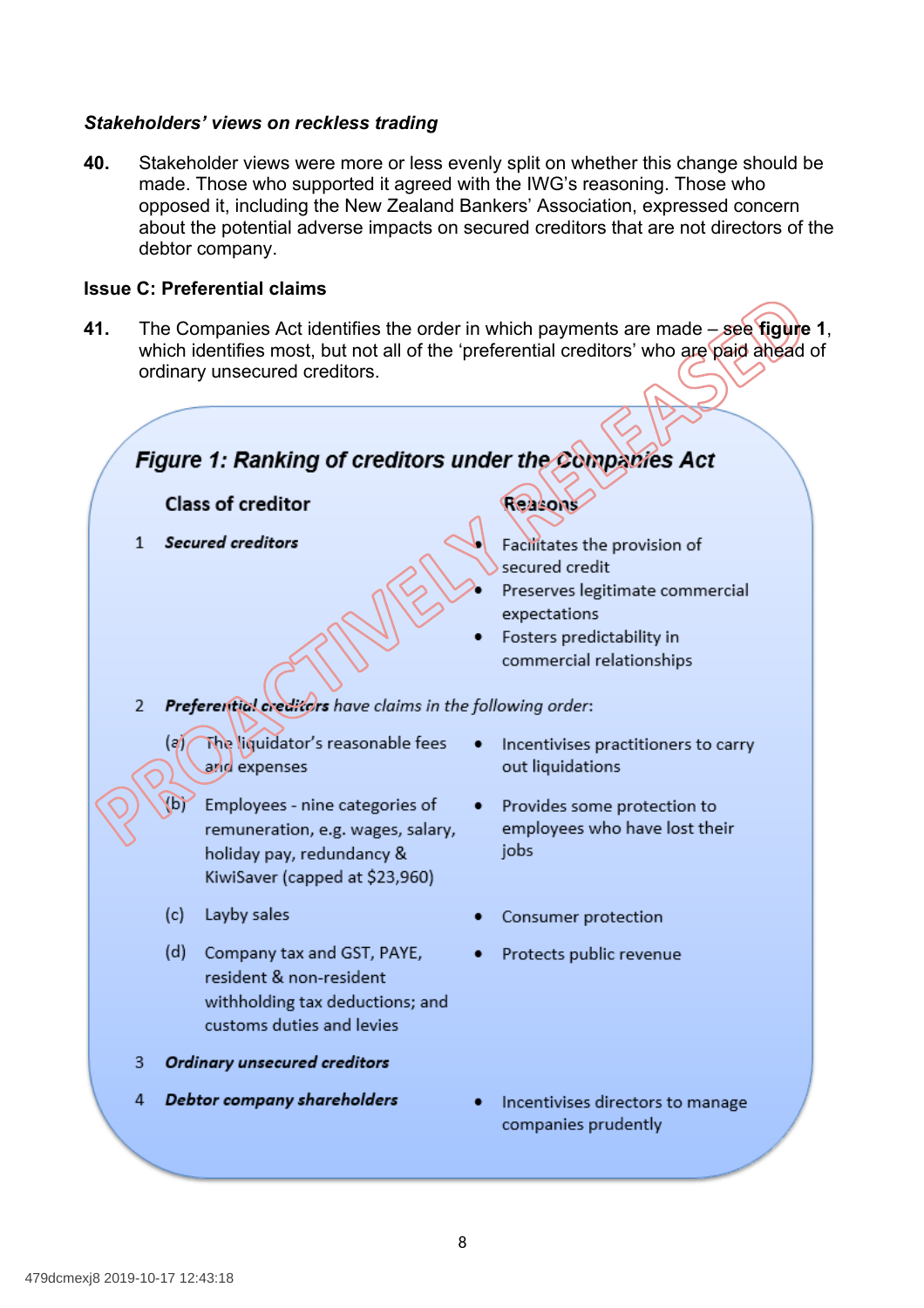- **42.** Preferred creditors are more likely to receive some or all of what they are owed, but at the expense of ordinary unsecured creditors, who consequentially receive less. This win-lose aspect of preferences, along with their tendency to compromise the equal treatment principle, means that they should not be created or expanded without good reason.
- **43.** The IWG made three priority claim-related recommendations:
	- 43.1. clarify whether long service leave forms part of the preferential claim for employees;
	- 43.2. add a new priority for gift cards and vouchers, ranking equally with the existing layby sales preference; and
	- 43.3. place a six month time limit on the tax and duty preference

#### *The employee preference*

- **44.** IWG Report No. 2 noted that there is uncertainty among both insolvency practitioners and insolvency law specialists about whether long service leave is included within the scope of the employee preference. This uncertainty means that there is no uniform practice among liquidators. The IWG recommended clarifying whether it forms part of the preference, without expressing a view one way or the other.
- **45.** Another employee-related issue was identified as a result of consultation on Report No. 2. Payments in lieu of notice are not within the scope of the preference. I am not aware of any reasons for treating payments in lieu of notice differently to redundancy payments, which are within the scope of the employee preference.
- **46.** Both of these situations result in arbitrary and indiscriminate outcomes for employees at a time they can be facing personal financial pressure. I am, therefore, proposing to amend the employee preference:

 46.1. to clarify that long service leave is included within the scope of the employee preference where the required amount of minimum service has already been served; and

- 46.2. to add payments in lieu of notice to the employee preference.
- **47.** These provisions would only apply where the entitlements are provided for under an employment agreement.
- **48.** Clarifying and expanding the scope of this priority should not have a material impact on ordinary unsecured creditors because these circumstances do not arise frequently and, where they do, the amounts involved would usually be small. For example, the long service leave entitlement might amount to an extra week of pay for the small proportion of debtor company employees that had completed the required period of service but had not taken that leave.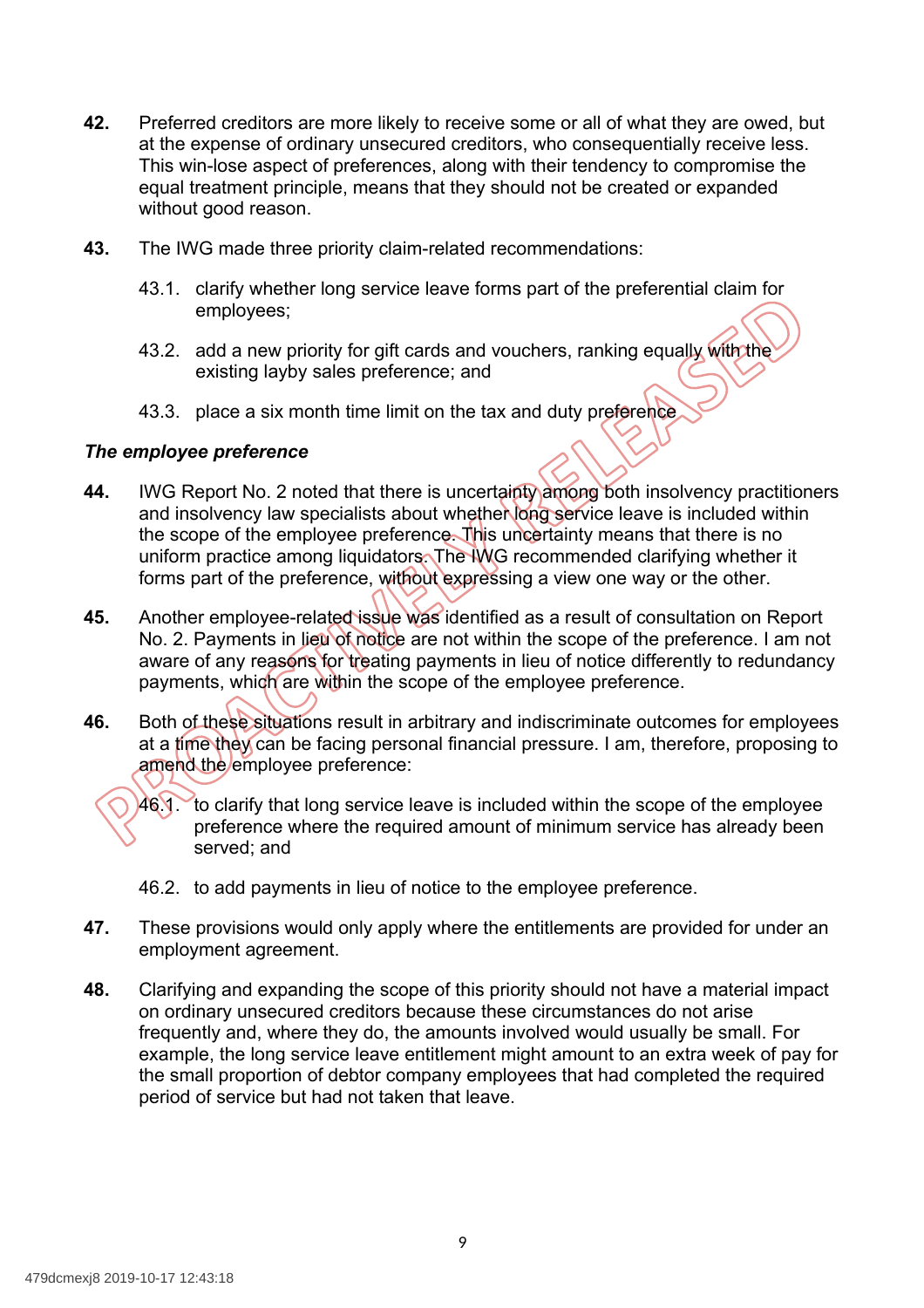#### *Stakeholders' views*

 **49.** Most stakeholders who submitted on the long service leave issue were indifferent about whether it should be in or outside the preference. Those that did have a view stated that it should be included. The payment in lieu of notice issue has not been the subject of public consultation.

#### *Holders of gift cards and vouchers*

- **50.** When a business enters a formal insolvency process, consumers left holding gift cards and vouchers are ordinary unsecured creditors. This will often mean that the gift card or voucher holder will receive nothing.
- **51.** Receivers and liquidators are not required to honour gift cards and vouchers even when they decide that the business will continue to trade. Nevertheless, some insolvency practitioners have a practice of honouring gift cards as long as the consumer also spends the equivalent amount (e.g.  $\alpha$  \$30 gift card will be honoured if the consumer also spends at least \$30). This approach was adopted in relation to Banks Shoes and Pumpkin Patch, but not Dick Smith Electronics.
- **52.** The IWG recommended establishing a new priority for gift cards and vouchers ranking equally with the existing layby sales priority (see item 2(c) in figure 1). The IWG noted that, unlike most other classes of creditors, recipients of gift cards and vouchers cannot be expected to monitor the solvency of retailers or know that a retailer will not be able to honour the card or voucher at a later date. In addition, the amount involved is usually only a small proportion of total debt owed to all creditors. Therefore, a new priority would be unlikely to materially harm the interests of other creditors.
- **53.** Consultation with insolvency practitioners and lawyers has revealed that it would be impractical to introduce such a priority. It would impose significant administration costs on liquidators and receivers that would be out of proportion to the typically low value of individual gift cards and vouchers. Businesses do not usually keep detailed records of who they have sold gift cards and vouchers to. In addition, the purchaser and the holder are usually two different people. This would make it challenging for insolvency practitioners to verify who has a valid claim and could delay other creditors getting paid. It could also delay the completion of receiverships, to the detriment of other creditors, because receivers are required to pay all preferential claims.
- **54.** I have decided, therefore, not to recommend this approach. In addition, I do not favour dollar-for-dollar matching approach described above because it would deny the benefits of the change to those low income consumers who could not afford to match the value of the card or voucher. I am instead proposing to require insolvency practitioners to honour at least 50 percent of the value of any gift cards and vouchers if a business continues to trade after entering liquidation or being put into receivership.
- **55.** Consumers will continue to be entitled to be paid as ordinary unsecured creditors where the business stops trading.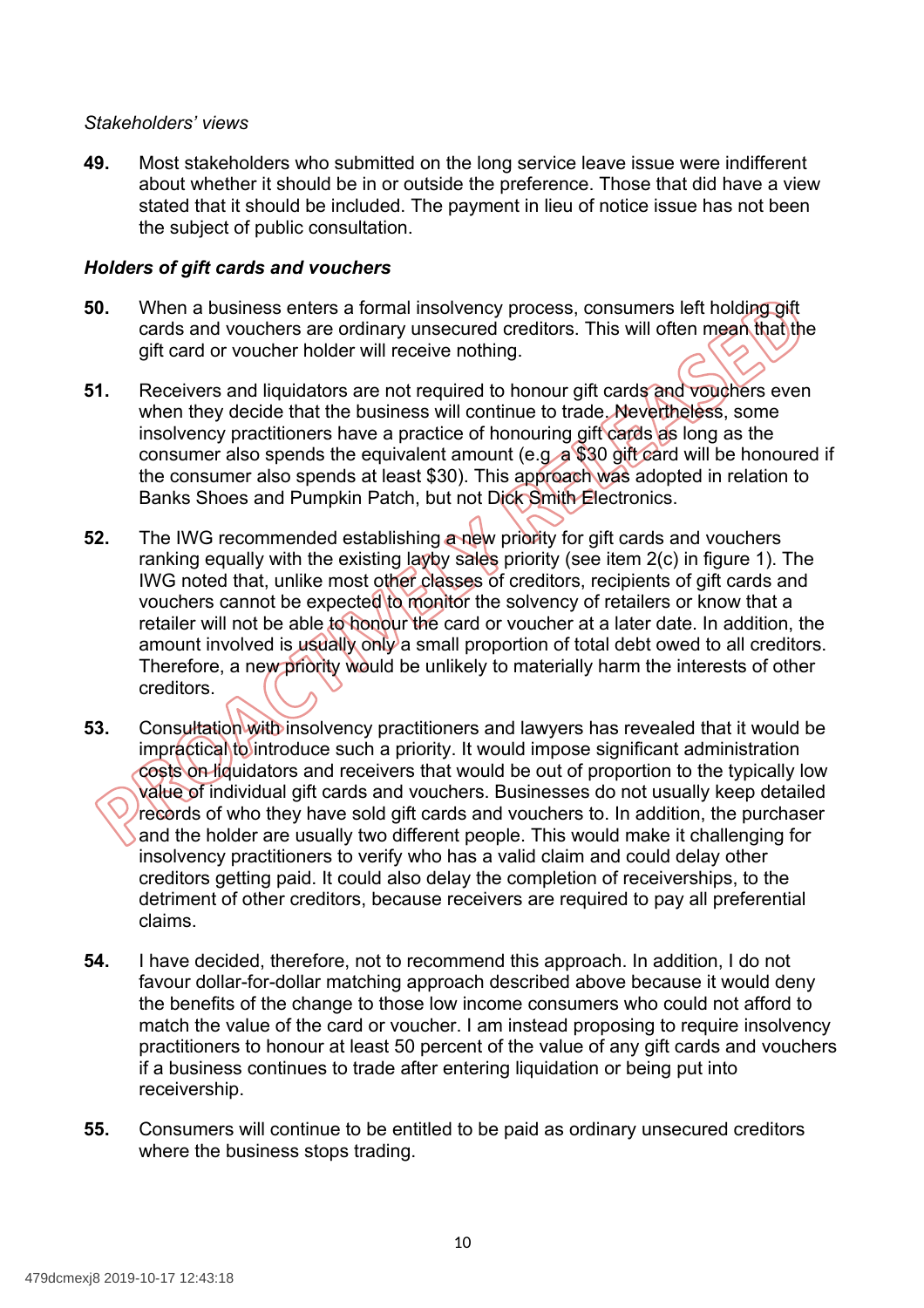#### *Stakeholders' views*

 **56.** My proposed approach has not been the subject of public consultation. However, officials have discussed this proposal with some insolvency practitioners. They have advised that this obligation would be unlikely to impact on their decisions about whether to continue trading or close a business immediately. However, it could impact on any decision to do so if there were to be a requirement to honour the amount in full.

### *Tax and duty priorities*



- **57.** The IWG recommended imposing a six month time limit on the preferential claim for amounts unpaid to Inland Revenue (e.g. unpaid income tax, GST and withholding payments) and Customs (customs duty). The main consequence of this change would be that Inland Revenue and Customs would become ordinary unsecured creditors in relation to older debts.
- **58.** The IWG's rationale was that Inland Revenue was better placed than other creditors to detect insolvency at an early date. This is because a company that is financially distressed often defers or stop paying taxes first, and Inland Revenue has extensive protections such as information-gathering powers that are not available to other creditors.
- **59.** I do not support this proposal for the following reasons:
	- 59.1. the revenue agencies will usually not have enough information within six months to make informed judgements about whether a debtor company should be liquidated or given additional time to pay
	- 59.2. a six-month time limit could incentivise Inland Revenue and Customs to seek to liquidate some companies that could trade their way out of difficulty, given the opportunity. In the case of Customs, the majority of managed debt is older than six months.
	- 59.3. a six-month time limit could have a negative impact on Crown revenue, of up to \$100m over a four-year period
	- 59.4. there is no evidence that Inland Revenue or Customs are generally complacent about monitoring debtors and collecting debts.

#### *Greater transparency about tax and duty debt*

- **60.** There is a potential problem for unsecured creditors in connection with tax and duty priorities. This issue can arise because Inland Revenue and Customs have statutory obligations to not disclose the existence or amount of a company's unpaid tax or duty debt.
- **61.** Consequently, indebted companies can be incentivised to first stop paying taxes and duties (including not filing GST returns and other returns) while continuing to pay suppliers and employees. This can provide directors with incentives to trade on even though there may be few if any prospects of the company trading its way out of insolvency.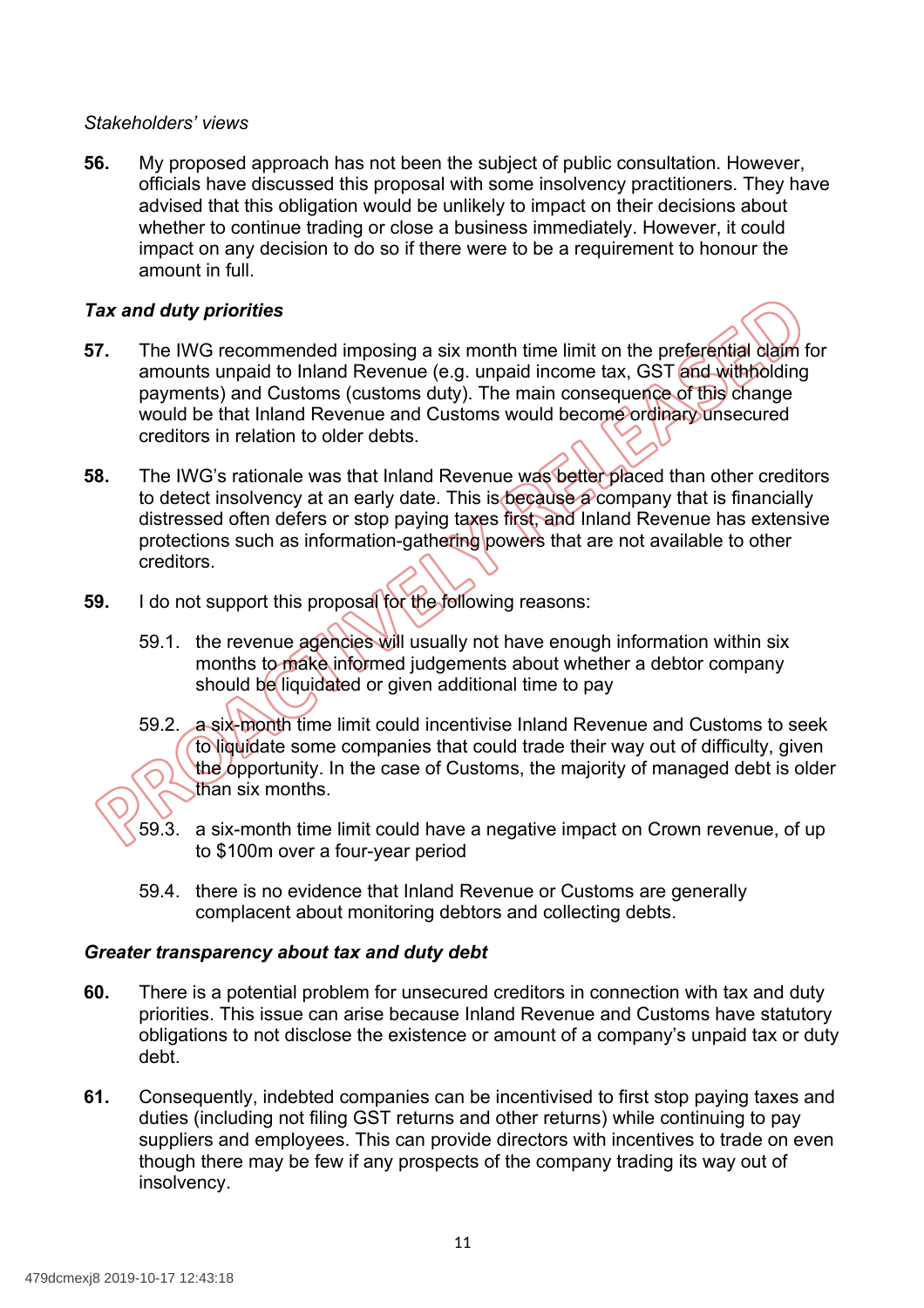- **62.** Ordinary unsecured creditors, particularly trade creditors, will sometimes provide credit (and in some cases extend their trade credit) to a company without knowing that it owes a significant amount of tax or duty. It is often the case that unsecured creditors will not become aware that a company is insolvent until Inland Revenue petitions the High Court for a liquidator to be appointed.
- **63.** The preference claim rules mean that the Crown will likely receive most or all of what it is owed, while ordinary unsecured creditors are likely to be left out-of-pocket. There can, on occasions, also be a 'domino' effect, whereby the insolvency of one company can lead to the insolvency of other businesses.
- **64.** I am recommending that MBIE, Inland Revenue and Customs be invited to undertake policy development on improving the availability of tax and duty debt information (such as a tailored information disclosure regime) aimed at better supporting unsecured creditors, with a view of outlining potential policy options in a discussion document for release in late 2020.

#### **Minor and technical amendments**

 **65.** I am proposing 21 other amendments to the *Companies Act 1993*, *Receiverships Act 1993* and *Insolvency Act 2006*. These proposals, which have been drawn from IWG recommendations and submitters' responses, are set out in **Annex 1**.

# **Amendments to the Insolvency Act 2006**

**66.** Personal insolvency is regulated under the Insolvency Act 2006. Many of the rules that apply to corporate and personal insolvency law (including the voidable transactions and preferential claims rules) are the same or similar. Hence, many of the Companies Act changes outlined in this paper should also be made to the Insolvency Act in full or in part. The right hand column of the table in Annex 1 identifies which of the recommended changes to the Companies Act have implications for the Insolvency Act.

# **Ponzi schemes**

- **67.** A Ponzi scheme is a fraudulent investment scheme promising high rates of return with little risk to investors. The scheme operator will pay the promised high rates of return to early investors from capital added to the scheme by new investors and from additional investments made by existing investors. However, this approach cannot be sustained, leading to the collapse of the scheme, often with substantial losses to investors.
- **68.** In *McIntosh v Fisk* the Supreme Court issued a majority decision in May 2017 under the voidable transactions provisions in relation to an investor who had withdrawn from the Ross Asset Management Ponzi scheme 9 months before it collapsed. The Court stated that the investor could retain the capital he had withdrawn, but needed to pay the fictitious profits plus interest to the liquidator.
- **69.** This decision means that Ponzi scheme investors bear different proportions of total losses depending on whether they had withdrawn all of their investment, some of their investment, or not withdrawn anything. Those who have withdrawn nothing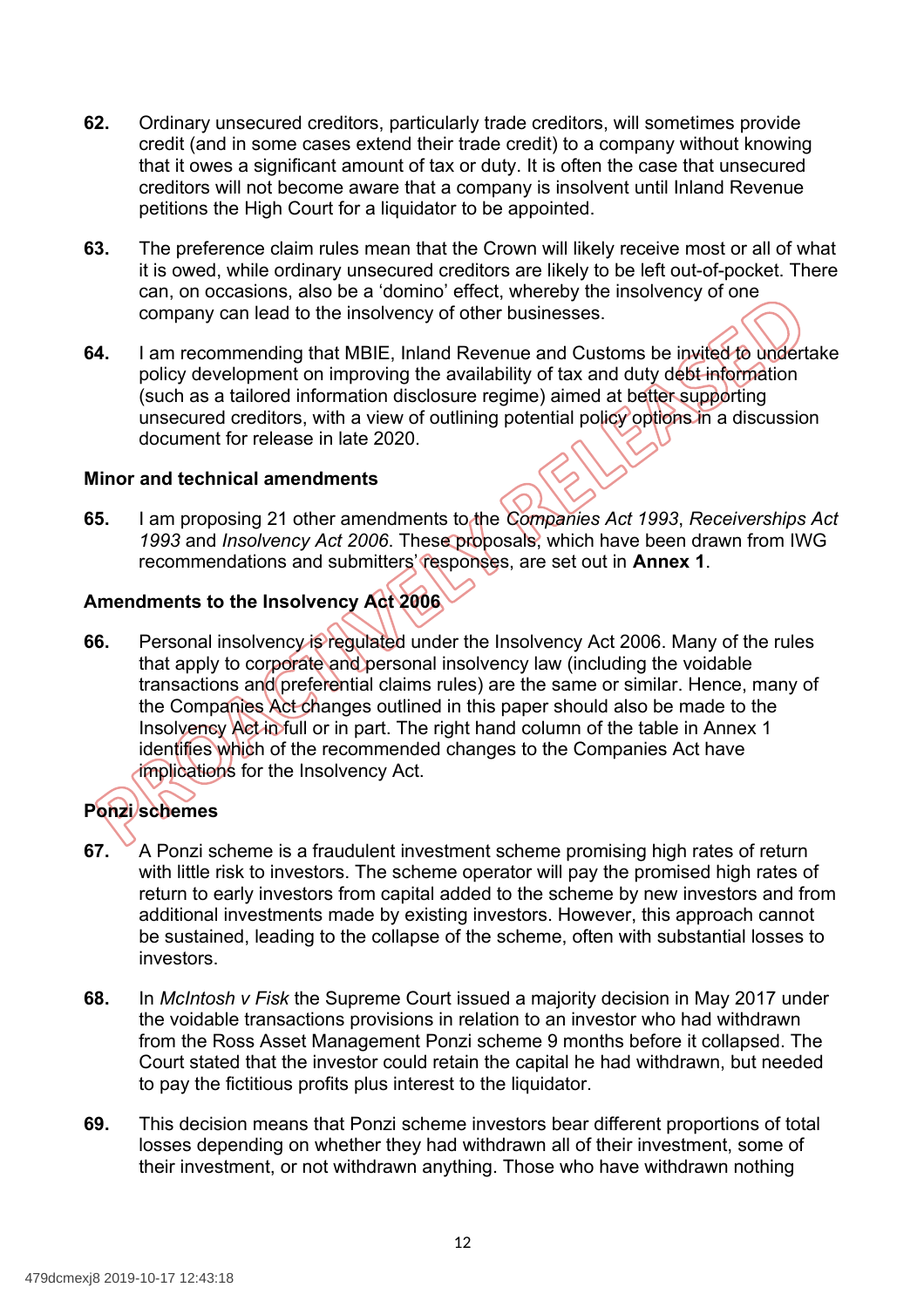incur the greatest losses proportionately.

- **70.** MBIE released a discussion document in 2018 on the issues with applying the voidable transactions regime to Ponzi schemes [DEV-18-MIN-0058]. It also proposed a bespoke regulatory solution that would have provided for more equitable treatment of different classes of investors.
- **71.** I have since put this work on hold, for two reasons. First, I did not want to delay progress on the reforms outlined in this paper, which taken together, will significantly improve insolvency law.
- **72.** Second, most submitters did not consider it to be a high priority issue. Although many submitters acknowledged that there are issues with applying the voidable transactions regime to Ponzi schemes, the detriments associated with retaining the status quo are relatively low because:
	- 72.1. there are very few Ponzi schemes. There have been one or two a year, on average, over the last decade;
	- 72.2. the costs of a bespoke regime could be out-of-proportion to the size of the problem; and
	- 72.3. although the proposed regime would be fairer, the law is clear, so liquidators know what they are required to do and investors know where they stand.
- **73.** I note that my proposal, earlier in this paper, to reduce the period of vulnerability from two years to six months under the voidable transactions regime will reduce the amount clawed back from investors who withdrew funds from a Ponzi scheme. This will have the effect of reducing the amount available to be shared amongst other investors and, therefore, increase the differences in the losses between different classes of investors.

# **Consultation**

- **74.** The following departments and other public sector agencies were consulted on this paper: Treasury, Inland Revenue Department, New Zealand Customs Service, Ministry of Justice, Financial Markets Authority, Reserve Bank of New Zealand, Official Assignee, and Parliamentary Counsel Office.
- **75.** Feedback was obtained by way of public consultation on IWG Report No. 2.

#### **Financial Implications**

**76.** The proposals in this paper have no financial implications.

#### **Legislative Implications**

**77.** 

Confidential advice to Government

**78.** The Bill will amend three Acts, two of which bind the Crown: the Companies Act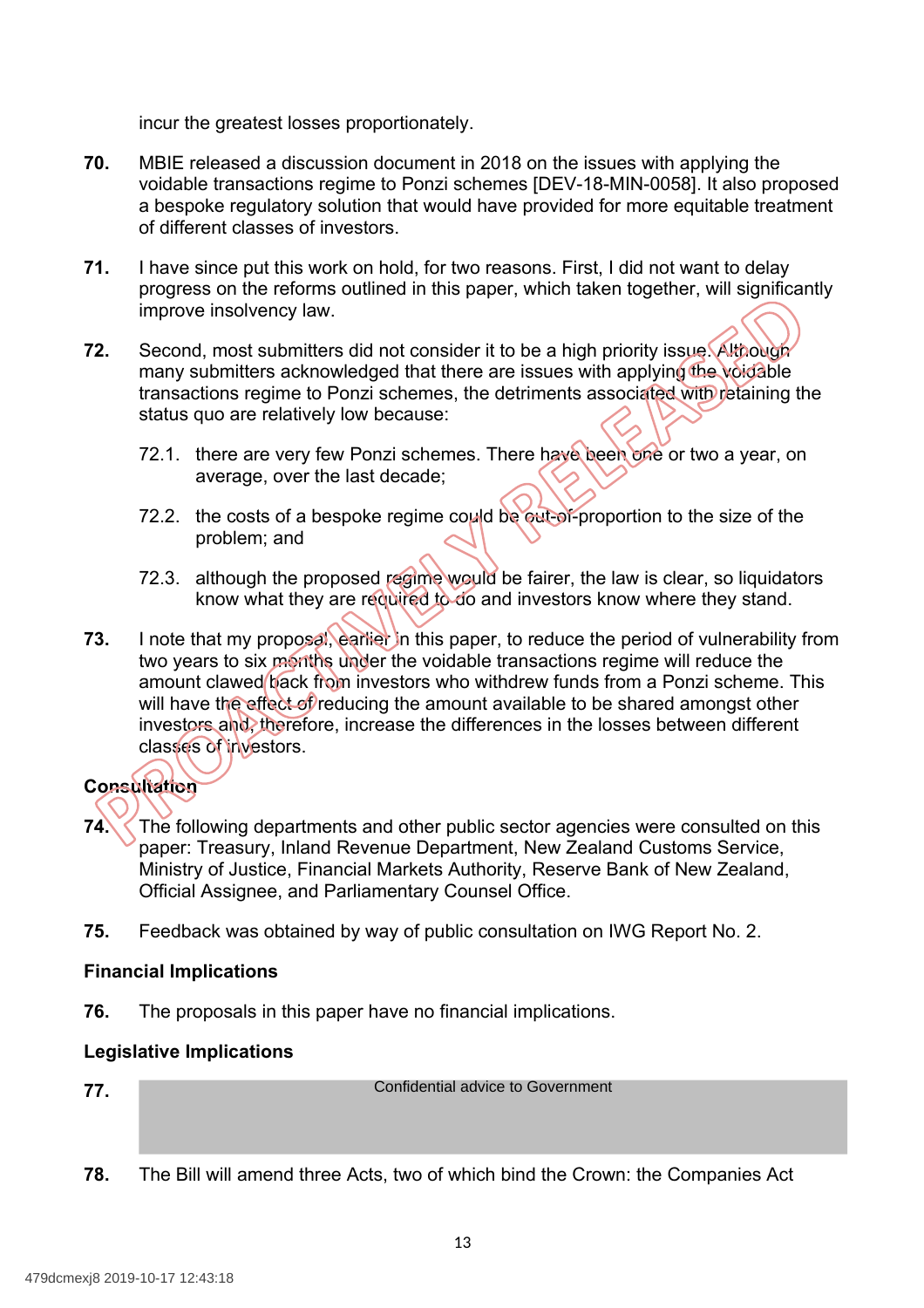1993 and the Insolvency Act 2006. The Receiverships Act 1993 does not include such a provision.

 **79.** I am seeking agreement in this paper for an exposure draft of the Bill to be released for public comment. I consider it likely that insolvency practitioners and insolvency law specialists, in particular, will be able to suggest material improvements to the Bill before it is introduced.

#### **Impact Analysis**

- **80.** MBIE's Regulatory Impact Analysis Review Panel has reviewed the attached Regulatory Impact Summaries prepared by MBIE. The Panel considers that the information and analysis summarised in the Regulatory Impact Summaries meet the criteria necessary for Ministers to make informed decisions on the proposals in this paper.
- **81.** Based on the information provided, the Regulatory Quality Team at The Treasury confirms that no Regulatory Impact Assessment is required in support of the proposals in Annex One, since they are expected to have only minor impacts on individuals, businesses and not-for-profit entities.

#### **Human Rights**

 **82.** The proposals in this paper are consistent with the *New Zealand Bill of Rights Act 1990* and the *Human Rights Act 1993*.

#### **Gender implications**

**83.** The proposals in this paper have no gender implications.

# **Disability Perspective**

**84.** The proposals in this paper have no disability implications.

# **Publicity**

**85.** I will issue a press statement announcing the main decisions in this paper.

#### **Proactive Release**

**86.** I will direct officials to release this Cabinet paper with appropriate redactions.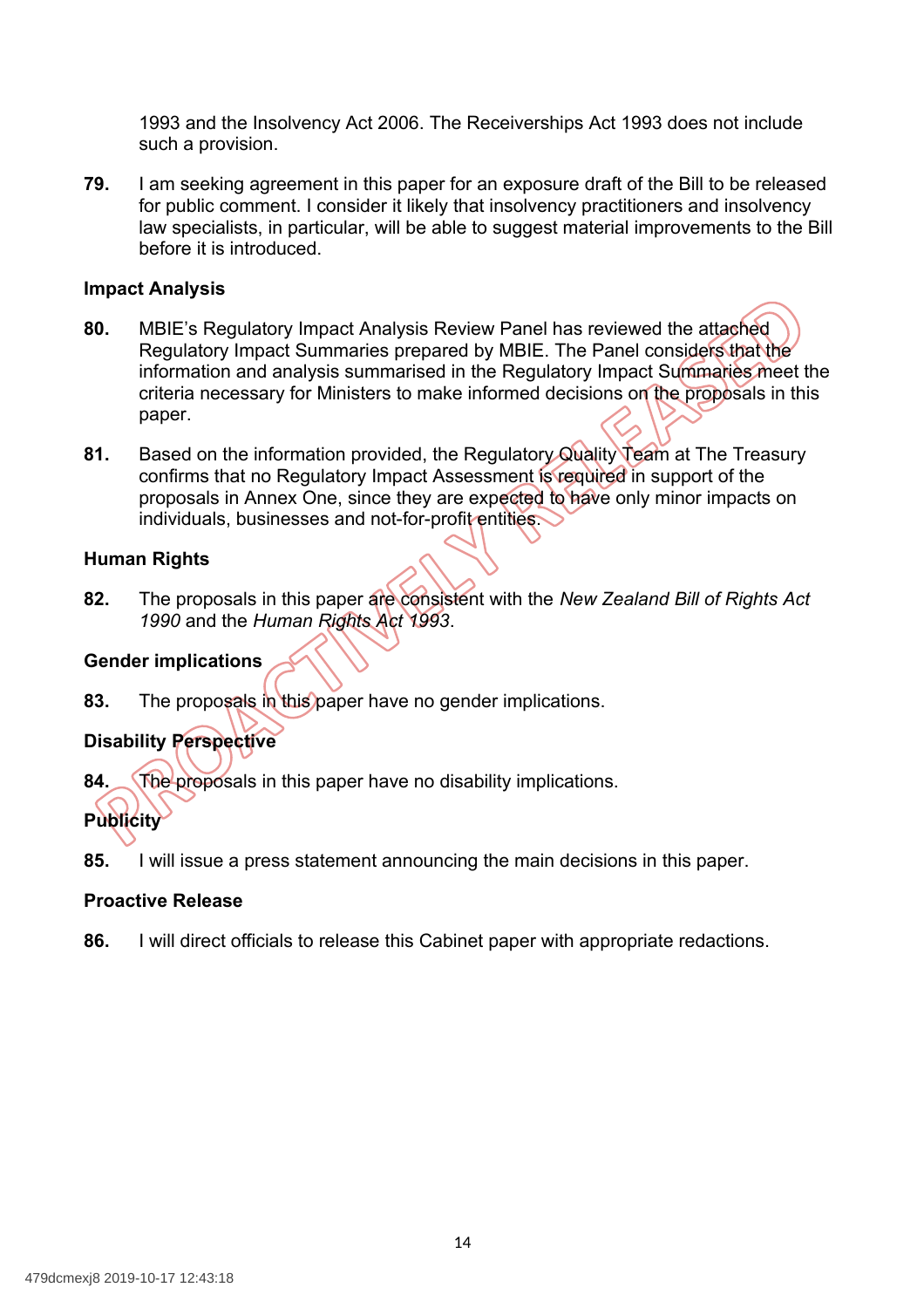### **Recommendations**

The Minister of Commerce and Consumer Affairs recommends that the Committee:

- 1. **Note** that most of the substantive recommendations in this paper were recommended by the Insolvency Working Group, comprising an independent chair, four industry experts, a credit industry representative and a representative of the Official Assignee;
- 2. **Note** that the terms of reference and membership of the Insolvency Working Group were approved by Cabinet in 2015 [EGI-15-MIN-0096 and APH-15-MIN-0109 refer];

#### *Voidable transactions and other recoveries*

- 3. **Note** that the Companies Act 1993 provides for liquidators to set aside certain types of debtor company transactions either two or three years prior to the liquidation being commenced, if the company was insolvent at the time the transaction took place;
- 4. **Note** that the consequences of a transaction being set aside is that the liquidator can claw back amounts from the other party to the transaction;
- 5. **Agree** to the following in relation to the periods of vulnerability prior to the commencement of the liquidation for clawbacks:
	- 5.1. reduce the period from two years to six months for voidable transactions with unrelated parties;
	- 5.2. increase the period from two to four years for voidable transactions with related parties;
	- 5.3. in relation to unrelated parties, reduce the period from two years to six months for voidable charges over property or undertakings of the debtor company

5.4. In relation to related parties, increase the period from two years to four years for voidable charges over property or undertakings of the debtor company

- 5.5. retain two years for transactions at undervalue with unrelated parties;
- 5.6. increase the period from two to four years in relation to transactions at undervalue with related parties;
- 5.7. increase the period from three to four years in relation to transactions for inadequate or excessive consideration;
- 6. **Note** that there is a creditor's defence, in relation to voidable transactions only, which states that a court must not order the recovery of property if the creditor proves that:
	- 6.1. they acted in good faith;
	- 6.2. a reasonable person in their position would not have suspected and did not have reasonable grounds for suspecting that the debtor company was or would become insolvent; and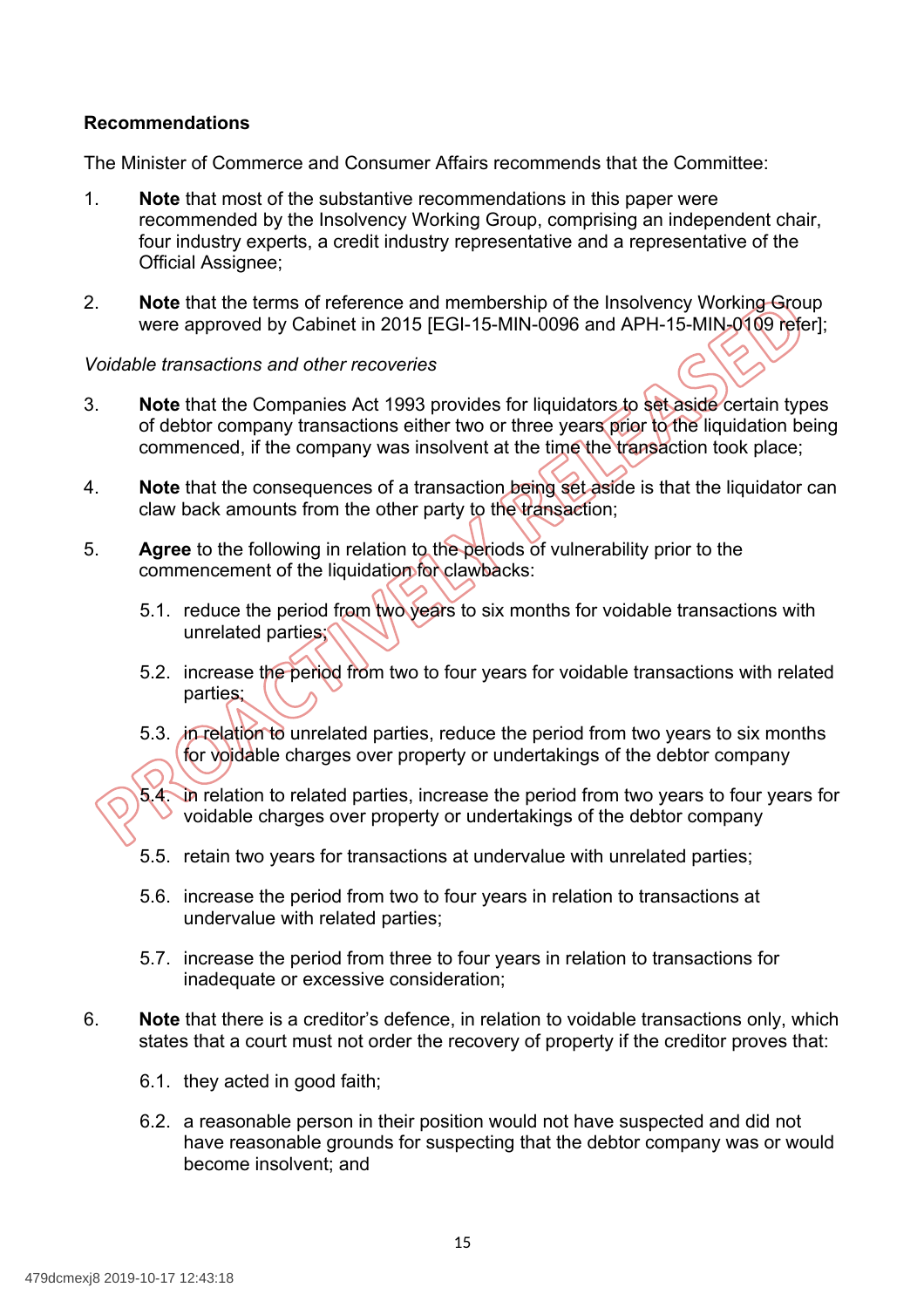6.3. they gave value for the property or altered their position in the reasonable held belief that the transfer of property was valid and would not be set aside;

#### *Reckless trading*

- 7. **Note** that insolvency practitioners can be deterred from taking reckless trading claims because the costs will be borne by unsecured creditors, but the benefits will accrue to any creditors that have security interests over the assets of the debtor company;
- 8. **Agree** that recoveries from reckless trading claims should be for the benefit of unsecured creditors only;

#### *Preferential claims*

- 9. **Agree** to make the following changes to the existing preferential claim for employees of the debtor company:
	- 9.1. clarify that long service leave is included within its scope;
	- 9.2. add payments in lieu of notice to its scope;
- 10. **Agree** to require insolvency practitioners to honour at least 50 percent of the value of gift cards and vouchers, if the company continues to trade after being placed into receivership or liquidation;
- 11. **Agree** to not impose a time limit on the existing Inland Revenue Department and New Zealand Customs Service preferences relating to unpaid tax and customs duties and **levies**

#### *Discussion document*

 12. **Agree** that officials from the Ministry of Business Innovation and Employment, the Inland Revenue Department and New Zealand Customs Service undertake policy development that seeks to improve the availability of tax debt information and outline potential policy options in a discussion document in 2020;

#### *Ponzi schemes*

 13. **Note** that work on a possible regulatory solution for sharing losses among Ponzi scheme investors has been put on hold to avoid delaying progress on the reforms outlined in this paper;

#### *Minor and technical changes*

- 14. **Agree** to the changes described in Annex 1;
- 15. **Authorise** the Minister of Commerce and Consumer Affairs to make minor additional policy decisions and technical changes, consistent with the policy intent of this paper, on issues that arise in drafting and passage;